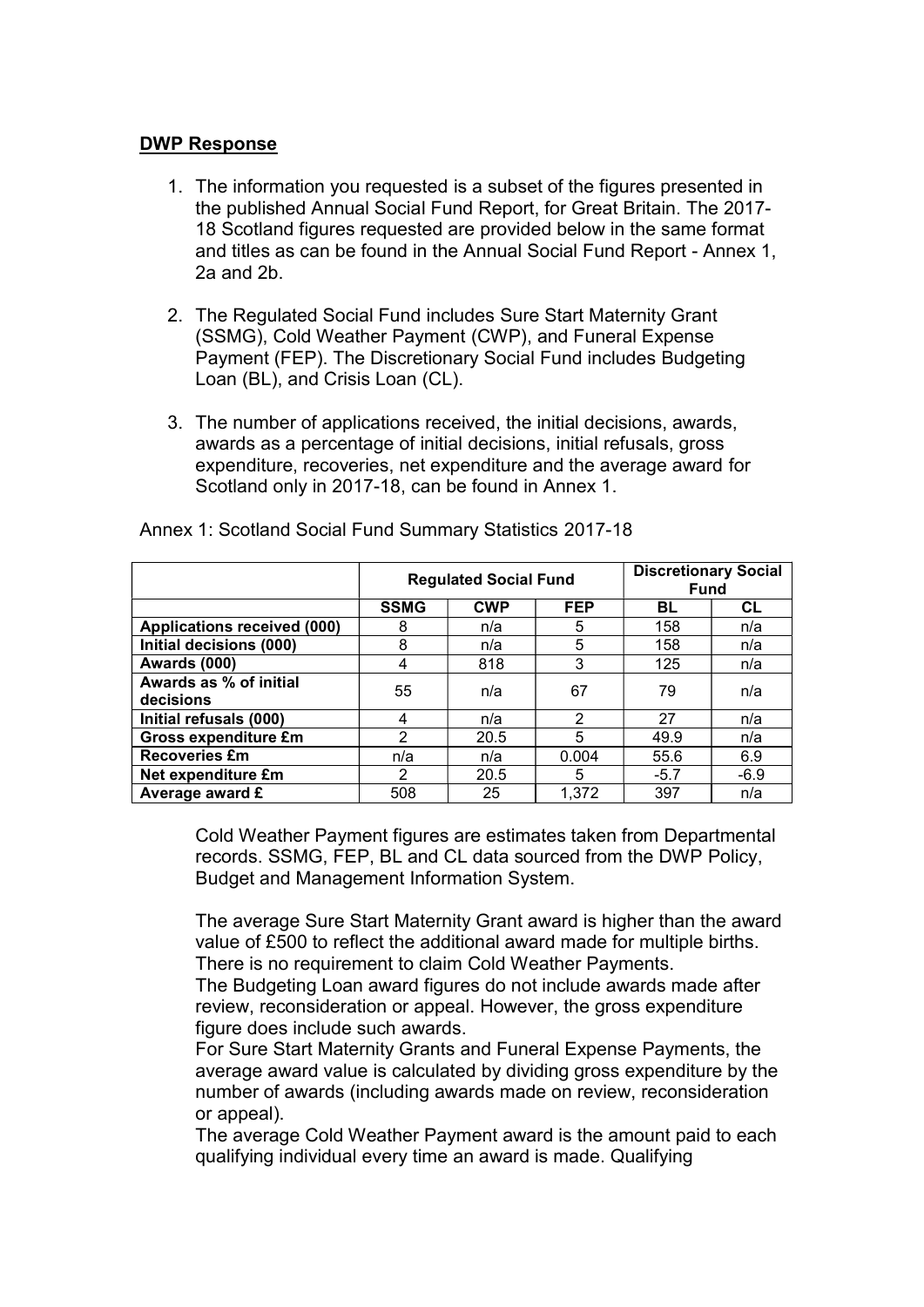individuals may receive more than one payment during each CWP season.

For Budgeting Loans, the average award value is calculated by dividing initial expenditure (which excludes the value of awards made on review, reconsideration or appeal) by the number of initial awards. The initial expenditure figure is not shown.

Differences between applications received, initial decisions, awards and initial refusals are due to applications being withdrawn; applicants rejecting or not responding to loan offers; and decisions outstanding at the time of the count.

The net expenditure for Budgeting Loans is negative as total recoveries have exceeded gross expenditure in 2017-18.

The Crisis Loan scheme ended in March 2013; the recoveries shown are in respect of outstanding loans made prior to this date. Figures may not sum due to rounding.

4. The number of awards and the percentage of total awards by claimant group: pensioners, unemployed, disabled, lone parents, employed, others and total, for both Sure Start Maternity Grants and Funeral Expense Payments can be found in Annex 2a.

| <b>Claimant Group</b> | <b>Sure Start Maternity</b><br><b>Grants</b> |                             |                        | <b>Funeral Expense</b><br><b>Payments</b> |
|-----------------------|----------------------------------------------|-----------------------------|------------------------|-------------------------------------------|
|                       | <b>Awards</b><br>(000)                       | % of Total<br><b>Awards</b> | <b>Awards</b><br>(000) | % of Total<br><b>Awards</b>               |
| <b>Pensioners</b>     | 0.0                                          | 0.0                         | 0.9                    | 26.9                                      |
| <b>Unemployed</b>     | 0.2                                          | 4.4                         | 0.5                    | 12.9                                      |
| <b>Disabled</b>       | 0.8                                          | 18.9                        | 0.3                    | 10.0                                      |
| Lone parents          | 0.2                                          | 3.8                         | 0.1                    | 2.1                                       |
| <b>Employed</b>       | 1.3                                          | 30.4                        | 0.0                    | 0.2                                       |
| <b>Others</b>         | 1.8                                          | 42.5                        | 1.7                    | 47.9                                      |
| <b>Total</b>          | 4.3                                          | 100.0                       | 3.5                    | 100.0                                     |

Annex 2a: Scotland Sure Start Maternity Grants and Funeral Expense Payments 2017-18, Awards by Claimant Group

These tables include awards made after review, reconsideration or appeal.

If an award is made to a claimant who received more than one qualifying benefit or tax credit, then the award is recorded under the qualifying benefit or tax credit which appears first in the table. Figures may not sum due to rounding.

Awards are rounded to the nearest 100, percentages to the nearest 0.1%.

5. The number of awards and percentage of total awards by qualifying benefit, for both Sure Start Maternity Grants and Funeral Expense Payments can be found in Annex 2b.